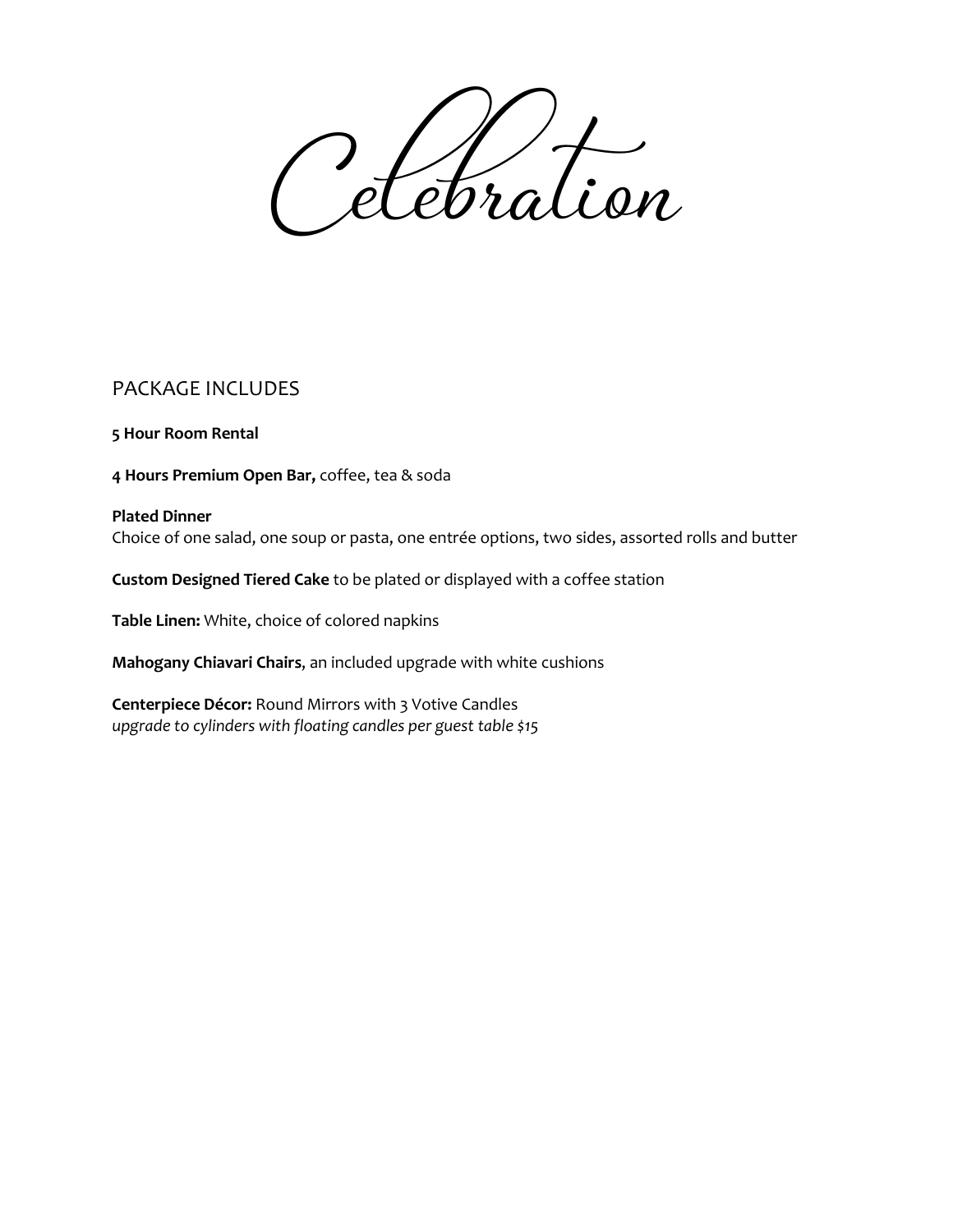Cocktails

# PREMIUM BAR PACKAGE

Titos. Absolute. Stoli Raspberry. Tanqueray. Beefeater. Jack Daniels. Captain Morgan. Bacardi. J&B. Jose Cuervo. Dewar's. Seagrams V.O. Seagram's 7. Jameson's Whiskey. Bailey's Irish Cream. Jim Beam. House Wines. Miller. Bud. Heineken, Amstel. Corona. Modelo. IPA Lagunitas. Juices. Soft Drinks. Mixers

Sides

# SALAD

**Baby Arugula** walnuts, bleu cheese, poached pears, lemon vinaigrette **Caprese** vine ripe tomato, buffalo mozzarella, balsamic reduction, extra virgin olive oil **Cherry Walnut** dried cranberries, candied walnuts, asiago cheese, mixed greens, raspberry vinaigrette

**Classic Caesar** romaine lettuce, parmesan cheese

**The Biagio** cherry tomatoes, cucumber, red cabbage, shaved carrots, mixed greens, 2 dressings **The Greek** tomatoes, red onion, feta cheese, kalamata olives, mixed greens, balsamic vinaigrette

## SOUP OR PASTA

Classic minestrone Italian wedding Mushroom bisque, crème fraiche Cream of broccoli, cheddar crouton Roasted chicken noodle Tomato bisque, fresh basil Yukon gold potato with apple smoked bacon Cream of chicken rice Chicken Tortilla

Orecchiette, sautéed rapini, spinach, garlic and oil Farfalle with vodka sauce, fresh basil, Penne with marinara, grated parmesan Rigatoni with hearty beef bolognese **\$3 more per person**

# **STARCHES**

Au gratin potato tart Herbed rice pilaf Mexican rice Roasted red skin potatoes Vesuvio potatoes Roasted garlic parmesan mashed potatoes Parmesan risotto

### VEGETABLES

Buttered sweet corn Sauteed green beans Honey glazed carrots Steamed broccoli with garlic butter Seasonal mixed vegetables Grilled Asparagus **\$2 more per person**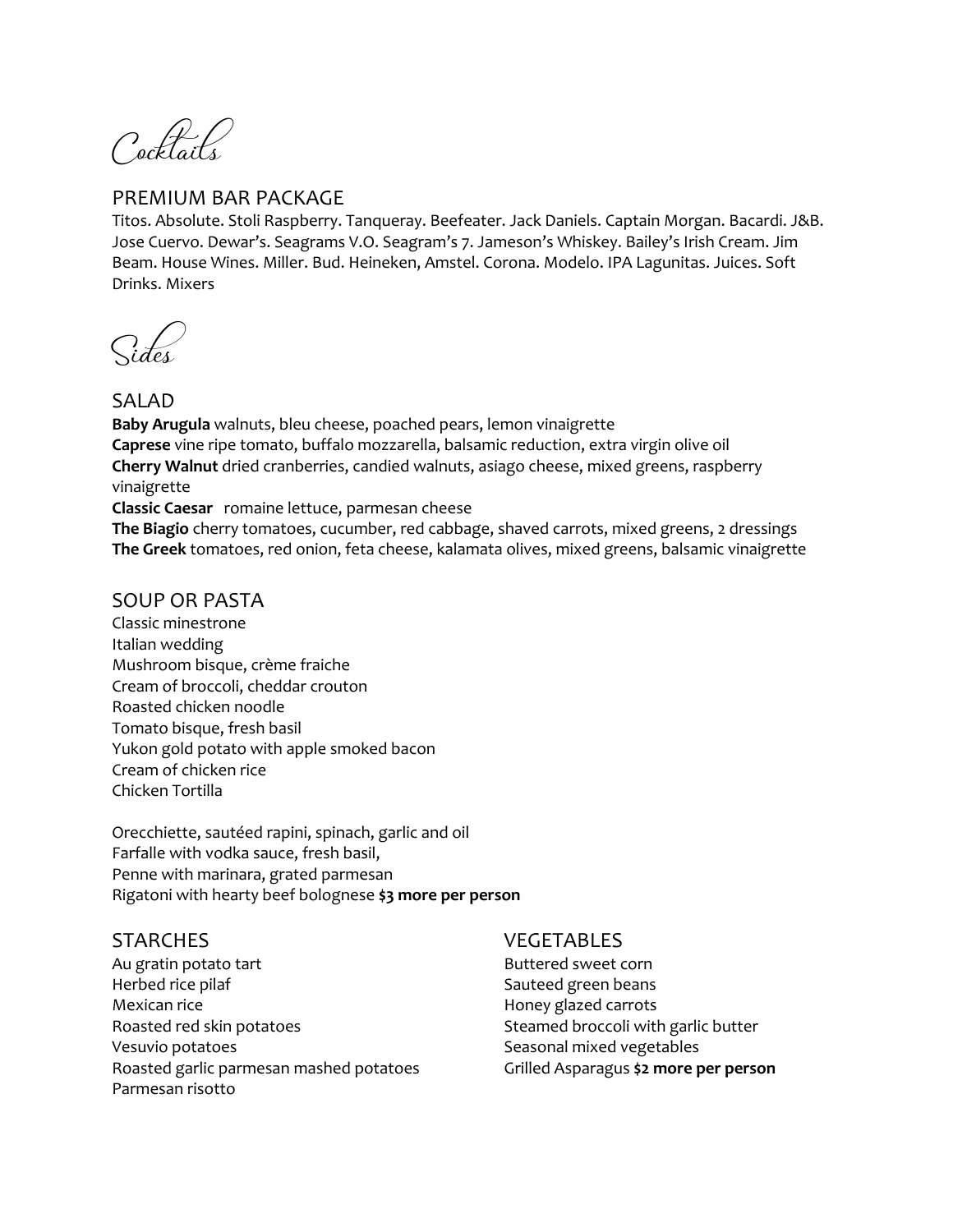Entrees

# POULTRY ENTREES

### **Chicken Breast**

Your choice of sauce: vesuvio, parmesan, marsala, francaise or piccata **\$69**

### **Chicken ala Biagio**

Grilled chicken breast crusted in garlic breadcrumbs, accompanied by an herb butter sauce **\$69**

### **Stuffed Chicken Breast**

Chicken breast stuffed with Chicken breast stuffed with sundried tomato, spinach and fresh mozzarella accompanied by a creamy tomato basil sauce **\$69**

### **Chicken Rosemary Veloute** Breast of Chicken topped with our fresh rosemary pan sauce **\$69**

### **Turkey Medallions**

Duets of tender roasted turkey breast wrapped with Applewood smoked bacon. Served with a cranberry orange demi **\$69**

# BEEF ENTREES

**12 oz. Roasted Prime Beef** Aged for tenderness and roasted with our herb kosher salt crust served with au jus **\$77**

**12 oz. Grilled Ribeye Steak** Grilled to perfection served with demi glaze **\$77**

**12oz Grilled New York Strip** Grilled to perfection served with demi glaze and compound butter **\$77**

**8 oz. Grilled Filet Mignon** Beef Tenderloin filet served with shitake peppercorn sauce **\$84**

**8 Oz Filet Mignon of Beef** Pan seared filet mignon of beef served with a boursin fondue **\$84**

# PORK ENTREES

**Rosemary Roasted Pork Loin** Sliced Pork Loin roasted with fresh rosemary and served with a port demi. **\$69**



**B**  $\mathbf{AGIO}$  Tax, Service Charge and Valet are additional. Pricing is subject to change without notice.